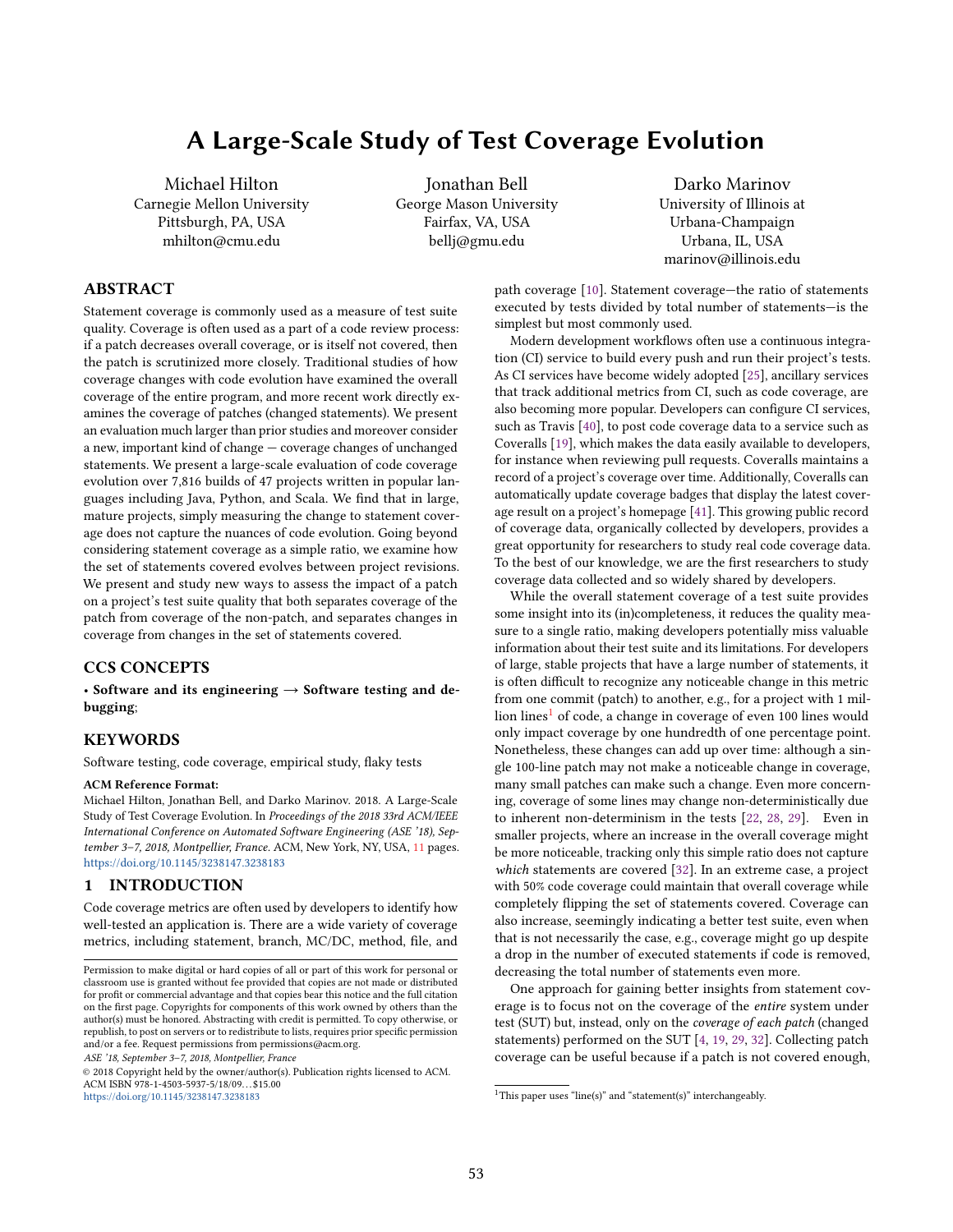<span id="page-1-0"></span>

Figure 1: Overview of methodology. Compared to prior studies: green is new; yellow is nearly an order of magnitude larger.

then developers can easily flag this patch in code review and require more tests to be added with the patch. However, even if a patch is well covered, the impact of the patch on the non-patch (unchanged statements) part of the SUT is not known a priori.

Prior empirical work has evaluated how coverage changes during code evolution but for a relatively small number of projects and builds. For example, Zaidman et al. [\[43\]](#page-10-11) reported a high amount of manual labor when studying just 3 projects (and collecting coverage for a total of 30 builds), while Marinescu et al. [\[29\]](#page-10-8) reported an immense amount of infrastructure needed to collect coverage data from just 6 projects (for a total of 1,222 builds). Further, while prior work has investigated the change in overall coverage, or the coverage of patches, no prior empirical study has examined how the set of lines covered changes. Even when the overall SUT coverage appears stable, and the coverage of new patches is high, are the actual lines covered still changing? Or, are there hidden changes to coverage that developers should be aware of, beyond coverage of the entire SUT and coverage of the patch?

To better understand code coverage, how it changes, and how developers can better reason about their code and their tests, we present a large-scale longitudinal study of test coverage evolution. Our study builds on prior empirical work studying code coverage but increases the number of projects (47, written in 7 different languages) and revisions of those projects (7,816) by almost an order of magnitude. Also, ours is the first study of code coverage to correlate the coverage of individual lines of coverage throughout project evolution, tracking how a line may become covered and then later become not covered. Further, ours is the first study to utilize code coverage history that developers collect on Coveralls [\[19\]](#page-10-4) (gathered through the public API of the Coveralls service), in addition to coverage metrics that we collect ourselves.

In this paper, we answer the following questions:

- RQ1: What is the distribution of patch coverage across revisions? What fraction of a patch is covered by the regression test suite? Do projects with high patch coverage also have high overall coverage?
- RQ2: What impact do patches have on the coverage of nonpatch code? Do we see similar behavior across projects? Does high patch coverage imply that a patch increases coverage of non-patch code?
- RQ3: Are all changes equally visible? Do projects have changes that are occluded (hidden)?
- RQ4: How does the set of covered lines change? Are there hot-spots of coverage change, i.e., lines that flip between being covered and uncovered throughout evolution?
- RQ5: What kinds of changes to code drive changes to coverage? Does code coverage change more because old code becomes tested, or because new, tested code is added? Or, do line deletions drive changes to code coverage?

To answer these questions, we prepare an extensive dataset of code coverage, develop a toolset for automated analysis, and perform various analyses, making the following contributions:

- Dataset: Our dataset of code coverage information from 7,816 revisions of 47 projects is publicly available: <http://www.code-coverage.org>
- Toolset: Our toolset includes the scripts that gathered our dataset and that can analyze the dataset, allowing other researchers to perform similar experiments and build new tools that analyze coverage change.
- Novel Coverage: We highlight the importance of measuring change in coverage of unchanged code.
- Results: We perform several analyses and present new findings that answer the listed research questions. One finding is that which lines are covered can vary widely in a project, even when the overall coverage appears to remain the same.
- Implications: We identify important implications for developers, tool builders, and software engineering researchers working to measure and improve test quality. For instance, we found that changes to non-code files often impact code coverage, and hence, regression test selection tools should track such dependencies to be safe.

# 2 METHODOLOGY

Researchers have previously studied the evolution of code coverage [\[21,](#page-10-12) [29,](#page-10-8) [43\]](#page-10-11) by downloading some open-source projects and, for several revisions of these projects, compiling the code and running tests while collecting code coverage. Our methodology builds on this approach but significantly expands the breadth of the study by including almost an order of magnitude more projects (47) and revisions (7,816). We leverage Coveralls [\[19\]](#page-10-4), the increasingly popular service for tracking code coverage for open-source projects. We also significantly extend the depth of the study by tracking the change to coverage of individual statements across revisions.

Figure [1](#page-1-0) shows an overview of our methodology. We first identified candidate projects to include in our study, selecting both projects studied in recent regression testing research and projects that use the Coveralls service. We then collected coverage for these projects, either running the test suites ourselves or collecting data from Coveralls. We next aggregated the data with version-control history to track the coverage of individual code lines throughout project evolution. We finally summarize and visualize the results.

# 2.1 Identifying Projects

Automatically downloading, compiling, and executing tests for open-source projects is often non-trivial. Some projects fail to compile (e.g. due to missing dependencies), and others require manual configuration or installation of external dependencies. However,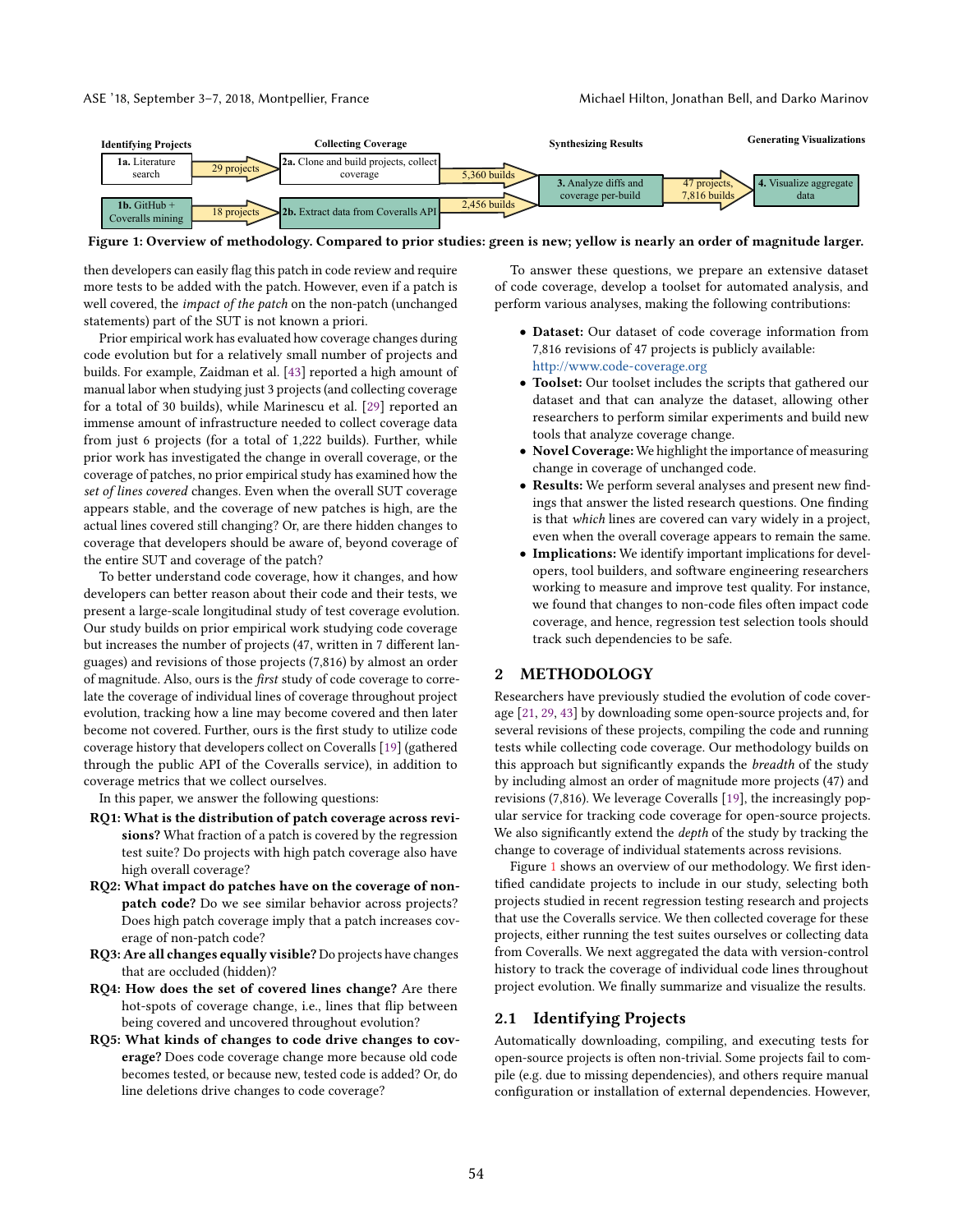excluding projects that require some degree of manual configuration could bias the projects included in a study. We relied on two complementary approaches to gather a diverse set of projects.

Traditional Evaluation: We identified four recent research papers [\[12,](#page-10-13) [15,](#page-10-14) [23,](#page-10-15) [36\]](#page-10-16) that had experiments with software evolution (specifically with regression testing). We tabulated the open-source projects studied in these experiments and tried to clone, build, and test each of them. In total, we selected 29 projects: 11 (of the 32) from [\[23\]](#page-10-15), 5 (of the 10) from [\[15\]](#page-10-14), 3 (of the 17) from [\[36\]](#page-10-16), and 10 (of the 26) from [\[12\]](#page-10-13). We included all projects which (1) used the Maven build system and (2) successfully compiled (on its most recent commit) with the command mvn package. We allowed for up to thirty minutes of troubleshooting per project to potentially install external dependencies required by the project as may have been specified in README files or error messages during this process. These 29 projects make up our traditional evaluation set.

In Vivo set: We broadened the scope of our evaluation by including projects which we did not compile or test ourselves, instead leveraging coverage data collected and shared by the project developers themselves. Coveralls [\[19\]](#page-10-4) is a free service that stores coverage data, allowing developers to track the coverage of their projects over time. Many open-source projects from GitHub use Coveralls as part of their continuous integration (CI) pipeline: when developers push their changes to GitHub, a CI service (e.g. TravisCI [\[40\]](#page-10-3)) automatically fetches these changes, compiles the project, runs the test suite, and uploads coverage data to Coveralls. While some prior work [\[12,](#page-10-13) [14,](#page-10-17) [27\]](#page-10-18) has used the output of CI services, like TravisCI, as a dataset for evaluation, we are not aware of any prior work that used code coverage from services like Coveralls as we do. Reusing coverage data has several advantages: (1) we can include projects that are more complex to build, for which developers have provided automated configuration scripts to a CI service; (2) we can include projects written in any language supported by Coveralls, because it abstracts the actual collection of code coverage; and (3) we need not expend resources compiling and running these projects' tests. We refer to the data from Coveralls as our in vivo evaluation set, because the coverage results come directly from the field.

To identify projects for our in vivo dataset, we started by crawling GitHub to find projects that use both TravisCI and Coveralls services. We searched GitHub by project language (including most popular and more recent languages in our criteria), looking for projects with configuration files that refer to Coveralls, collecting the most-starred projects per language meeting our criteria. For each project that referred to Coveralls, we queried the Coveralls' public API [\[20\]](#page-10-19) to detect if the project indeed has publicly available coverage data on Coveralls. For each project that had data, we checked the number of builds for which the project shipped coverage data to Coveralls, and the number of lines of code in the most recent version of the project. We then picked arbitrary thresholds to filter out projects with short histories on Coveralls (less than 250 revisions built and tested) or trivially small projects (less than 1,000 lines of code total), leaving 19 projects.

### 2.2 Collecting Coverage

Traditional Evaluation: We conducted our traditional evaluation by compiling, testing, and collecting coverage on each of the 250 most recent commits of the 29 projects that we had identified, successfully completing a total of 5,382 builds. We ran these builds on a cluster of Ubuntu 14.04 virtual machines, running Apache Maven 3.3.9 and Java 1.8.0\_131. We collected coverage using the mature JaCoCo tool [\[5\]](#page-10-20), configured to collect coverage of all project code files. If a build failed, we did not seek out more builds, hence we may not have 250 successful builds of each project. We considered other coverage tools, Cobertura [\[18\]](#page-10-21) and Clover [\[17\]](#page-10-22), but neither fully supports Java 8, and hence, would have limited our study to include only projects that do not use recent Java features.

In Vivo set: Coveralls terms of use request broadly that users of their API do not impose an undue load on the service, and we did not want to abuse the service. Unfortunately, collecting our data required making many requests to the service: one per file, perrevision, per-project. Hence, a project with 1,000 files would require 1,000 requests to collect detailed coverage of each file of a single revision. We self-imposed a rate limit of 5,000 requests per hour and restricted our data collection to only several days. We contacted Coveralls to inquire if they could make the data easier to obtain (e.g., one request for all files in a revision) and to check that our procedure would not place an undue load on their service, but we received no response. Hence, for the 19 projects, we downloaded coverage data for only 2,575 builds—we skipped the remaining builds to not abuse the service.

# 2.3 Determining Code Changes

The next step in our study required unifying the coverage data with code change information. For each commit of each project, we needed to find which lines were added, modified, or removed from the previous commit. Because our experiments include only projects that use the Git version-control system, it was relatively straightforward to collect code change information using git diff . Using the diff algorithm, we simplified the potentially rather complex process of tracking lines that may have moved or shifted throughout the codebase [\[35\]](#page-10-23). We matched each commit with its parent commit for which we had data, using Git information to track branching and ensuring that each commit was properly matched with a prior commit from which it descended. We compare each commit with its parent, obtaining the list of added and removed lines. For the remaining (unchanged) lines, we built a mapping between the line numbers from the two commits, which is nontrivial when new lines are added or old lines deleted from files, making it difficult to identify where a line from a prior commit is in the next commit. We used diff to generate these mappings, invoking it for each changed file to determine the new line number of each line from the previous commit of that file.

### 2.4 Aggregating Results

Finally, we aggregated code coverage and code change information, and generated visualizations by creating and running a series of R scripts. Table [1](#page-3-0) shows a summary of basic statistics for each project. For the remainder of this paper, we refer to projects by their ID (the far left column). For each project, we report the programming language, the prior paper or Coveralls (abbreviated as C.IO), the number of builds studied, average lines of code across commits, and the total commit time window that our coverage data spans. The Coveralls projects are mostly smaller (in LoC) than the rest, but nonetheless are similar in overall coverage. Before addressing our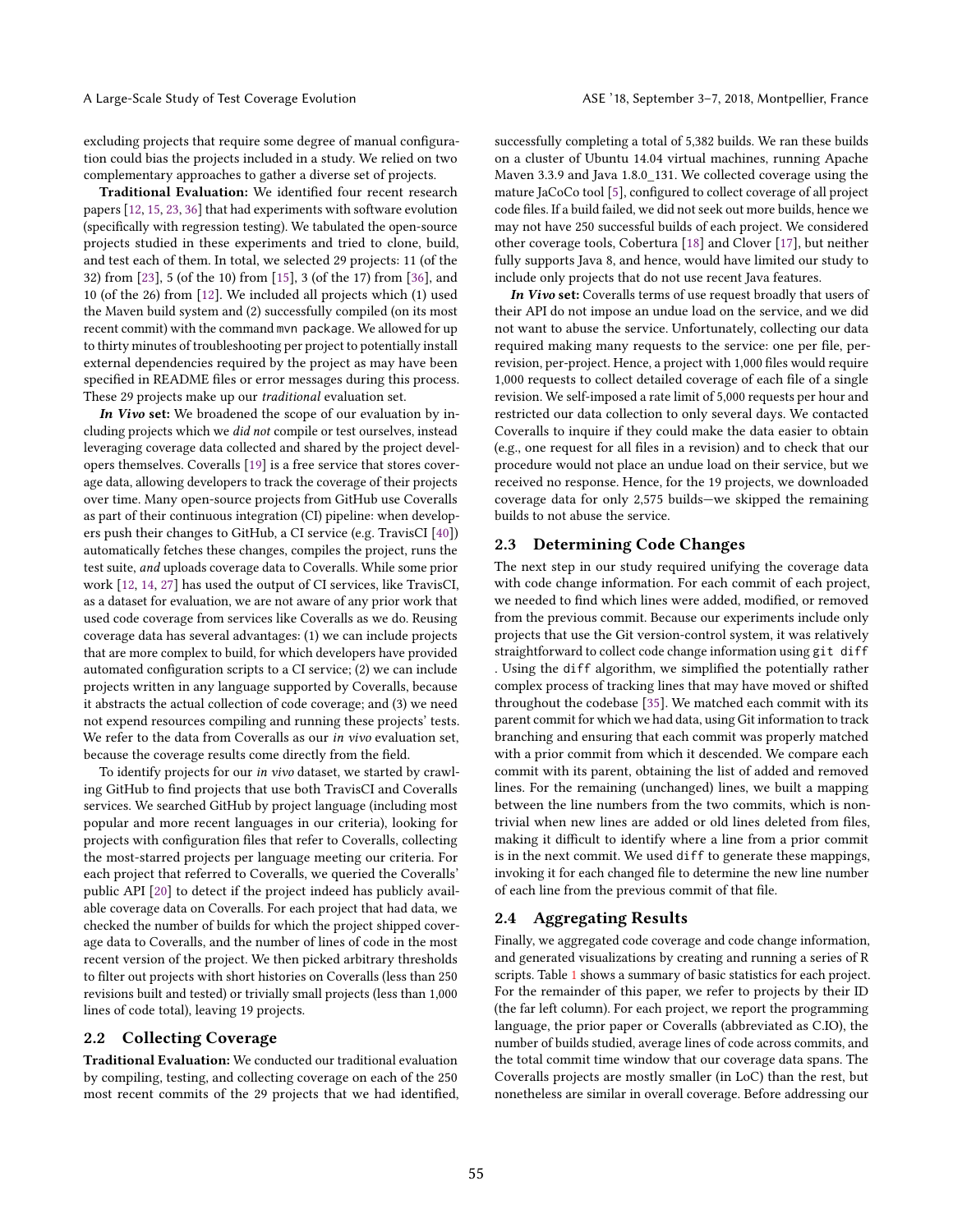Table 1: Key statistics describing all of the projects included in this study.

<span id="page-3-0"></span>

|                 |                                         |        |                       |               |            | Time              |            | Coverage       |            | % of Commits Changing: |           |            |            | Avg. Patch Size (Lines) |                         |              |
|-----------------|-----------------------------------------|--------|-----------------------|---------------|------------|-------------------|------------|----------------|------------|------------------------|-----------|------------|------------|-------------------------|-------------------------|--------------|
|                 | Project                                 | Lang   |                       | Source Builds | LoC        | range<br>(months) | Start      | Sparkline      | End        | Test                   | Source    | Both       | Neither    | Source                  | Test                    | All          |
| P01             | apache/commons-collections              | java   | $[24]$                | 189           | 12,765     | 40                | 84%        |                | 84%        | 6%                     | 34%       | 24%        | 36%        | 89                      | 53                      | 154          |
| P <sub>02</sub> | apache/commons-dbcp                     | java   | $[24]$                | 164           | 5,662      | 19                | 48%        |                | 51%        | 13%                    | 27%       | 12%        | 48%        | 14                      | 14                      | 37           |
| P03             | apache/commons-exec                     | java   | $[12]$                | 212           | 971        | 65                | 63%        |                | 72%        | 24%                    | 17%       | 13%        | 47%        | 13                      | 20                      | 44           |
| P <sub>04</sub> | apache/commons-functor                  | java   | [24]                  | 248           | 2,693      | 69                | 83%        |                | 97%        | 11%                    | 47%       | 8%         | 34%        | 116                     | 78                      | 210          |
| P05             | apache/commons-io                       | java   | $[24]$                | 35            | 5,021      | 2                 | 88%        |                | 87%        | 26%                    | 26%       | 31%        | 17%        | 97                      | 79                      | 178          |
| P <sub>06</sub> | apache/commons-jxpath                   | java   | [24]                  | 199           | 9,633      | 94                | 75%        |                | 77%        | 8%                     | 33%       | 13%        | 47%        | 74                      | 9                       | 125          |
| P07             | apache/commons-math                     | java   | $[24]$                | 217           | 45,034     | 16                | 90%        |                | 90%        | 19%                    | 39%       | 32%        | 10%        | 314                     | 114                     | 935          |
| P08             | apache/commons-net                      | java   | $[24]$                | 53            | 9,210      | 1                 | 30%        |                | 30%        | 11%                    | 40%       | 11%        | 38%        | 40                      | $\overline{4}$          | 61           |
| P <sub>09</sub> | apache/commons-validator                | java   | [24]                  | 104           | 2,854      | 10                | 77%        |                | 78%        | 23%                    | 36%       | 21%        | 20%        | 44                      | 10                      | 65           |
| P <sub>10</sub> | apache/empire-db                        | java   | $[24]$                | 241           | 21,258     | 60                | 14%        |                | 14%        | $0\%$                  | 72%       | 3%         | 24%        | 158                     | $\mathbf{1}$            | 190          |
| P11             | apache/httpcore                         | java   | $[12]$                | 223           | 13.198     | 18                | 77%        |                | 75%        | 13%                    | 36%       | 39%        | 11%        | 1.249                   | 387                     | 1.658        |
| P <sub>12</sub> | ARMmbed/mbed-ls                         | python | C.IO                  | 60            | 804        | 6                 | 75%        | --             | 78%        | 2%                     | 65%       | 30%        | 3%         | 27                      | 11                      | 53           |
| P <sub>13</sub> | bitwalker/timex                         | elixer | $C_{\rm{LO}}$         | 128           | 2,615      | 16                | 65%        |                | 68%        | 2%                     | 50%       | 31%        | 16%        | 23                      | 6                       | 79           |
| P <sub>14</sub> | broadinstitute/firecloud-orchestration  | Scala  | $C_{\rm{LO}}$         | 170           | 2,658      | 13                | 64%        |                | 68%        | 4%                     | 16%       | 64%        | 16%        | 93                      | 95                      | 213          |
| P <sub>15</sub> | containers/virtcontainers               | go     | C.IO                  | 296           | 5,332      | 9                 | 66%        |                | 61%        | $1\%$                  | 33%       | 42%        | 23%        | 1,276                   | 51                      | 1,664        |
| P <sub>16</sub> | coreos/alb-ingress-controller           | go     | $C_{\rm LO}$          | 98            | 2,041      | $\overline{7}$    | 3%         |                | 21%        | $0\%$                  | 50%       | 27%        | 23%        | 509                     | 34                      | 569          |
| P <sub>17</sub> | damianszczepanik/cucumber-reporting     | java   | $[15]$                | 248           | 794        | 15                | 88%        |                | 99%        | 9%                     | 8%        | 48%        | 34%        | 60                      | 64                      | 208          |
| P <sub>18</sub> | dask/dask                               | python | C.IO                  | 290           | 15,322     | 7                 | 94%        |                | 92%        | 5%                     | 21%       | 54%        | 20%        | 46                      | 33                      | 114          |
| P <sub>19</sub> | doanduyhai/Achilles                     | java   | $[12]$                | 111           | 11,008     | $\mathbf{Q}$      | 56%        |                | 54%        | 4%                     | 29%       | 41%        | 26%        | 370                     | 201                     | 626          |
| P20             | dropwizard/dropwizard                   | java   | [12, 36]              | 246           | 7,700      | 9                 | 86%        |                | 87%        | 9%                     | 10%       | 24%        | 57%        | 13                      | 21                      | 50           |
| P21             | eBay/cors-filter                        | java   | $[15]$                | 204           | 280        | 45                | 94%        |                | 100%       | 24%                    | 27%       | 17%        | 31%        | 35                      | 42                      | 83           |
| P <sub>22</sub> | F5Networks/k8s-bigip-ctlr               | go     | C.IO                  | 103           | 5,621      | 5                 | 76%        | ____           | 83%        | 7%                     | 24%       | 33%        | 36%        | 68                      | 48                      | 191          |
| P <sub>23</sub> | fasseg/exp4j                            | java   | $[15]$                | 233           | 640        | 40                | 89%        | ٣v             | 95%        | 6%                     | 12%       | 39%        | 43%        | 292                     | 80                      | 382          |
| P <sub>24</sub> | Gillespie59/eslint-plugin-angular       | node   | $C_{\rm LO}$          | 212           | 1.213      | 19                | 100%       |                | 100%       | 5%                     | 20%       | 47%        | 28%        | 99                      | 30                      | 195          |
| P <sub>25</sub> | goldmansachs/gs-collections             | java   | $[24]$                | 249           | 38,242     | 16                | 92%        |                | 93%        | 20%                    | 20%       | 41%        | 19%        | 295                     | 292                     | 767          |
| P <sub>26</sub> | google/jimfs                            | java   | $[12]$                | 100           | 3,401      | 45                | 89%        |                | 91%        | 11%                    | 23%       | 39%        | 27%        | 758                     | 292                     | 1,054        |
| P <sub>27</sub> | HazyResearch/deepdive                   | Scala  | C.IO                  | 111           | 1,913      | 5                 | 81%        | $\mathbf{r}$   | 73%        | 0%                     | 17%       | 8%         | 75%        | 31                      | 29                      | 271          |
| P <sub>28</sub> | hector-client/hector                    | java   | $[12]$                | 137           | 8,583      | 25                | 35%        | F              | 39%        | $4\%$                  | 55%       | 32%        | 9%         | 114                     | 50                      | 195          |
| P <sub>29</sub> | ikawaha/kagome                          | go     | $C_{\rm{LO}}$         | 91            | 1.099      | 27                | 80%        |                | 86%        | 10%                    | 33%       | 29%        | 29%        | 111                     | 29                      | 144          |
| P30             | ilovepi/Compiler                        | dotNet | $C_{\rm LO}$          | 96            | 1,874      | 1                 | 87%        |                | 90%        | 7%                     | 57%       | 31%        | 4%         | 209                     | 19                      | 238          |
| P31             | jhy/jsoup                               | java   | $[15]$                | 246           | 6,615      | 28                | 76%        |                | 77%        | 11%                    | 23%       | 41%        | 25%        | 33                      | 16                      | 70           |
| P32             | jknack/handlebars.java                  | java   | $[12]$                | 100           | 3,935      | 9                 | 83%        | $\blacksquare$ | 84%        | 11%                    | 30%       | 40%        | 19%        | 192                     | 26                      | 225          |
| P33             | JodaOrg/joda-time                       | java   | [24, 36]              | 248           | 14,789     | 35                | 90%        |                | 90%        | 5%                     | 25%       | 17%        | 53%        | 11                      | $\overline{7}$          | 90           |
| P34             | joel-costigliola/assertj-core           | java   | [12, 36]              | 241           | 11,104     | 9                 | 90%        |                | 90%        | 15%                    | 22%       | 42%        | 22%        | 234                     | 315                     | 557          |
| P35             | mailgun/kafka-pixy                      | go     | C.IO                  | 64            | 4,387      | 13                | 80%        |                | 69%        | 6%                     | 27%       | 59%        | $8\%$      | 983                     | 233                     | 1,385        |
| P36             | MITLibraries/topichub                   | Scala  | $C_{\rm LO}$          | 102           | 2.466      | 11                | 57%        |                | 60%        | 7%                     | 25%       | 43%        | 25%        | 33                      | 40                      | 112          |
| P37             | platinumazure/eslint-plugin-qunit       | node   | $C_{\rm{LO}}$         | 62            | 628        | 22                | 100%       |                | 100%       | 8%                     | 6%        | 27%        | 58%        | 55                      | 27                      | 102          |
| P38             | PragTob/benchee                         | elixer | $C_{\rm LO}$          | 148           | 441        | 6                 | 94%        |                | 94%        | 7%                     | 29%       | 44%        | 20%        | 56                      | 52                      | 119          |
| P39             |                                         | java   | $[15]$                | 248           | 6,455      | 16                | 86%        |                | 86%        | 2%                     | 58%       | 23%        | 17%        | 168                     | 9                       | 605          |
| P <sub>40</sub> | raml-org/raml-java-parser               | Scala  | C.IO                  | 94            | 1,629      | 9                 | 54%        |                | 59%        | 7%                     | 19%       | 29%        | 45%        | 30                      | 13                      | 58           |
|                 | ShiftForward/apso<br>spatialmodel/inmap |        | C.IO                  | 55            | 5,983      | 9                 | 81%        |                | 83%        | 5%                     | 24%       | 36%        | 35%        | 273                     | 98                      | 442          |
| P41             |                                         | go     |                       |               |            |                   | 78%        |                |            |                        | 29%       |            |            | 36                      | 33                      |              |
| P42             | square/okhttp                           | java   | $[12]$                | 247           | 11,854     | 10                |            | ___            | 78%<br>57% | 10%<br>7%              | 35%       | 45%<br>38% | 15%<br>20% |                         |                         | 72           |
| P <sub>43</sub> | square/retrofit                         | java   | $[24]$                | 181           | 2,479      | 17                | 56%        |                |            |                        |           |            |            | 119                     | 102                     | 235          |
| P44             | SteamDatabase/ValveResourceFormat       | dotNet | C.IO<br>$C_{\rm{LO}}$ | 179           | 2,794      | 23<br>17          | 82%<br>99% |                | 73%<br>99% | 2%<br>12%              | 80%<br>4% | 4%<br>16%  | 13%<br>67% | 108                     | $\overline{1}$<br>1.188 | 147<br>2.921 |
| P <sub>45</sub> | terasolunaorg/terasoluna-gfw            | java   |                       | 97            | 2,561      |                   |            |                |            |                        |           |            |            | 1.481                   |                         |              |
| P <sub>46</sub> | undertow-io/undertow                    | java   | [12]                  | 238           | 51,388     | 9                 | 60%        |                | 60%        | 7%                     | 72%       | 18%        | 4%         | 49                      | 12                      | 64           |
| <b>P47</b>      | zxing/zxing                             | java   | $[12]$                |               | 198 15,440 | 21                | 68%        |                | 76%        | 5%                     | 34%       | 16%        | 45%        | 31                      | $\overline{7}$          | 712          |
|                 | Total 47 projects, 384,412 LOC          |        | Average:              | 166           | 8,178      | 20                | 74%        |                | 76%        | 9%                     | 32%       | 30%        | 29%        | 224                     | 93                      | 397          |

five research questions, we present three demographic questions, DQs, that describe the overall composition of our dataset in terms of patches and overall coverage.

DQ1: Do patches touch both code and tests? This question mirrors a question often studied in the context of code coverage and mining software repositories [\[29,](#page-10-8) [43\]](#page-10-11). We examined each patch of each project, looking at the files changed by each patch. We categorized each file as a test code file, source code file, or a non-code file. Code files were defined as ending with the correct suffix given the project language: .java, .scala, .go, .js, .ts, .cs, .ex, .exs, .py. Following prior work [\[43\]](#page-10-11), code files were then categorized as test or source code files if their path contained "test" or ".spec". Table [1](#page-3-0) presents the results. Similar to prior studies [\[29\]](#page-10-8), we found that few commits modified only test files; far more common were commits that modify both test and non-test files, or only non-test files.

DQ2: What are the sizes of each patch? This question also mirrors one posed previously [\[29\]](#page-10-8). If a project has primarily small patches, then these patches are perhaps easier for humans to reason about. However, if those patches are larger—hundreds, or thousands of lines, they may require different approaches to be reasoned about. To answer this question, again, we categorize files as "source code" or "test code," and compute the number of changed lines in each file. This includes all changes to these files and counts each edited line as a change. Table [1](#page-3-0) shows the results ("Avg. Patch Size (Lines)"), including all changed lines in the "all" column (in source code, test code, or non-code files).

Our results strikingly differ from those of Marinescu et al. [\[29\]](#page-10-8); their study of six C/C++ programs reported a median number of patch lines ranging between 4 and 7. While the difference may be partly due to us counting all changed lines (not only executable statements), this alone is unlikely to lead to such a significant difference in the extreme cases of projects such as P11, P15, and P45. We believe that this indicates that many of the projects that we studied were under substantially more active development than the mature projects in their study (GNU Binutils, Git, Lighttpd, Memcached, Redis, and ØMQ). This finding also underscores the importance of sampling a diverse set of projects in empirical studies. DQ3: How does coverage change over time? Finally, we calculated the coverage for each project across all commits we studied. Table [1](#page-3-0) reports the average lines of code (LoC) and coverage of each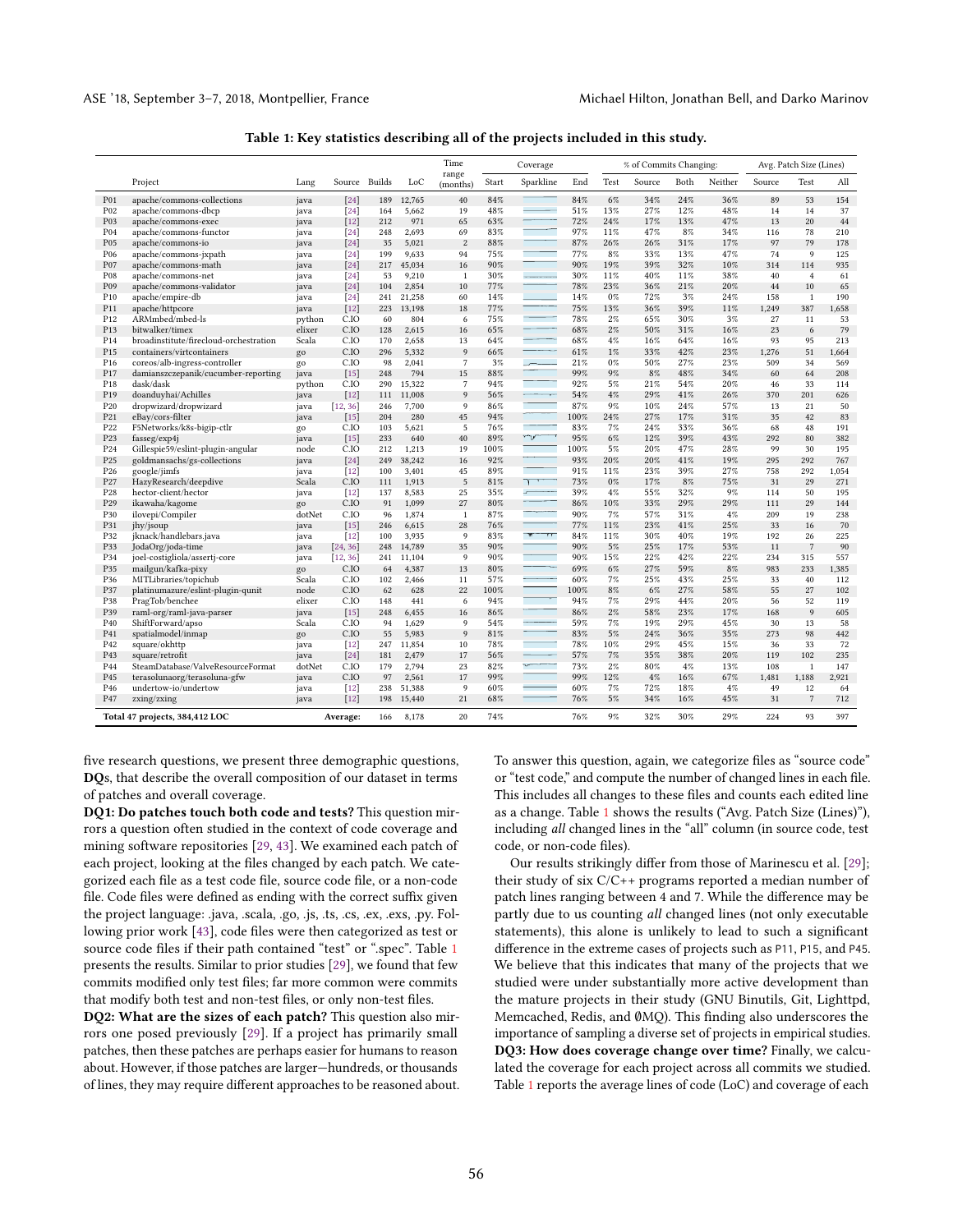<span id="page-4-0"></span>

Figure 2: Coverage of new lines in each patch. Each bar represents the proportion of builds with that coverage level (as denoted by the color). The black bar indicates the average overall coverage of each build per-project (against the percentage scale)

project at the start and end of our dataset, along with a sparkline visualization showing how the coverage changed over time (scaled to 0-100%). We see that our dataset contains a diverse set of projects: some with low coverage, others with high; some with little change, others with more. For most projects, coverage remains relatively flat during the studied window, similar to prior results [\[29\]](#page-10-8).

However, from the sparklines we see that some projects—in particular P23, P27, and P44—have spikes in their coverage, where coverage drops significantly and then returns to its prior position. After manual inspection, it appears that this is often caused by broken tests: if a test fails early in its execution, then it does not continue to run and cover the statements that it would typically cover. Unfortunately, while we had test result information from our own experiments, we did not have easy access to test results from Coveralls to filter out failed tests.

It is perhaps unsurprising that we do not observe significant changes to coverage, given that our projects are non-trivially large, averaging 8,178 lines of code. The most visible spikes (e.g. P23, P27) are in projects with the fewest lines of code, while the largest projects (P07, P25, and P46) appear nearly flat. Given that statement coverage is simply the ratio of executed statements to total statements, increasing coverage by even one percentage point may require covering thousands of lines of previously uncovered code. Hence, on a day-to-day basis, developers (especially of large, mature projects) are unlikely to see changes in total coverage.

# 3 RESULTS

RQ1: What is the distribution of patch coverage across revisions? Since it is difficult to observe changes to overall project coverage on a day-to-day basis, prior work [\[4,](#page-10-10) [19,](#page-10-4) [29,](#page-10-8) [32\]](#page-10-9) as well as

current tools  $[1-3, 6, 7]$  $[1-3, 6, 7]$  $[1-3, 6, 7]$  $[1-3, 6, 7]$  $[1-3, 6, 7]$  $[1-3, 6, 7]$  have advocated that developers pay particular attention to coverage of patches. We use the term patch, commit, and change-set interchangeably: a unit that represents a developer's changes to code (without attempting to understand the nature of the change as a bug fix or new feature). Given that patches are generally much smaller than the overall codebase, patch coverage might be more meaningful to developers reviewing a patch.

To study the coverage of patches in the wild, we calculated the coverage of all changed statements in each patch in our dataset. To visualize these results, we binned each patch by its coverage, choosing bins of 0%, (0%-25%), (25%-50%], (50%-75%], (75%-100%) and 100% coverage of the patch. Figure [2](#page-4-0) shows the distribution of patches in each bin, by each project. We also visualize the average coverage across all versions of all of the code in each project with a black bar. For example, for the project P01, almost 50% of the code patches have 100% coverage. However, the overall coverage of all code across all builds for this project is 85%.

This visualization is similar to one created by Marinescu et al. in their study of patch coverage of six projects, with two distinctions: (1) we add two more bins ("0" and "100" to segregate patches that are fully covered or not at all covered, rather than simply 0-25, 25-50, 50-75, 75-100), and (2) we superimpose the overall project coverage. Adding these two additional bins allows us to recognize that, in fact, patches are often either entirely covered, or not at all covered: it is far less frequent in the projects that we studied to observe patches that were partially covered.

While it might seem intuitive that higher patch coverage implies higher overall coverage, when we look at our data, we did not see evidence of this. From this chart, we can observe that having more patches with higher coverage does not always indicate higher overall coverage. For example, when comparing P03 and P02 we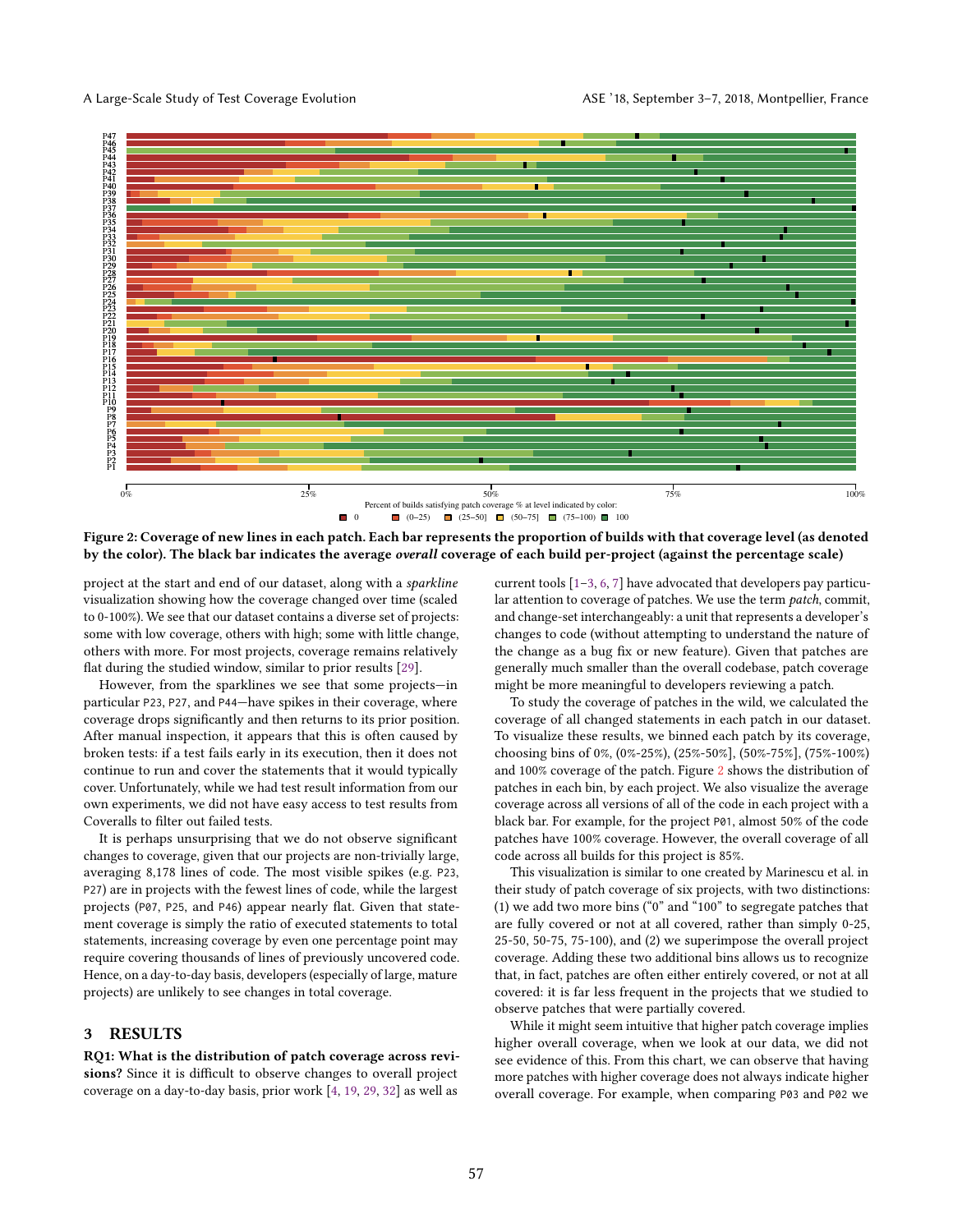<span id="page-5-0"></span>

Figure 3: For each patch, we show whether it increases, decreases, or has no impact on coverage of existing (non-patch) code. The size of each bar represents the percent of patches in that bucket.

see that even though P02 has a higher percentage of patches with more coverage, it has lower overall coverage than P03. To better understand the relationship, we tested the correlation between patch coverage and overall coverage. We computed the Kendall Tau coefficient between patch coverage and overall coverage for each patch. We found that there was no correlation between the two variables  $[r=-0.01, p<0.01]$ .

Finding: Patch coverage varies widely between projects. Patch coverage does not correlate with overall coverage.

RQ2: What impact do patches have on the coverage of existing (non-patch) code? While patch coverage considers how well-tested a patch may (not) be, it surely cannot be the only criteria used to judge the impact of that patch. For instance: a patch might have 100% patch coverage, but applying that patch might reduce the coverage of existing code.

Hence, to better understand the impact of each commit, we also look at the effect that each commit has on the unchanged, existing, non-patch code in the project. We categorized the impact of each commit on existing (non-patch) code as a net-increase to the number of existing lines covered, net-decrease, or having no impact. Upon a preliminary investigation, we observed that many of the commits which increased or decreased coverage in non-patch code contained no changes to code themselves. Hence, we further separated each of these groups into patches with and without changes to code files. This statistic is complementary to patch coverage: when reviewing a patch, in addition to seeing that the patch is covered or not, developers can also see if this patch increases or decreases the coverage of the rest of the codebase. Rather than looking at total

coverage (of both the new and the existing code), by separating the coverage of a patch from the coverage of existing code, we can observe instances where overall coverage might go up (for instance, because a patch contained a very large number of newly covered lines), but coverage of non-patch code might go down (because that patch removes calls to existing code).

Figure [3](#page-5-0) shows the impact of each commit on non-patch code coverage for all commits for each project in our corpus. It is interesting to note that different projects have very different profiles. Some projects, such as P02 have many commits to non-code files which nonetheless have an impact on coverage. Other projects, such as P47 have almost no such commits, where most commits do touch code files and do impact coverage of existing code.

Upon manual inspection, we found that many of these non-code changes involve changing configurations. These changes could be causing changes to coverage due to differences between different versions of APIs or other non code changes. P46 contained many non-code changes; one example commit message describes the change as "Fix build on latest JDK9" and the only changes are to the project's pom.xml file [\[8\]](#page-10-29). These changes to coverage could also be due to non-determinism [\[22\]](#page-10-6), rather than intentional changes.

To determine if there is a relationship between patch coverage and non-patch coverage, we perform a statistical analysis. For each commit in our data, we look at all of the patches which have at least one statement in their diff. We then computed the change to non-patch coverage by calculating the ratio between the number of non-patch lines hit and the total number of non-patch lines. We computed the Pearson's correlation coefficient between patch coverage and non-patch coverage for each patch. We found no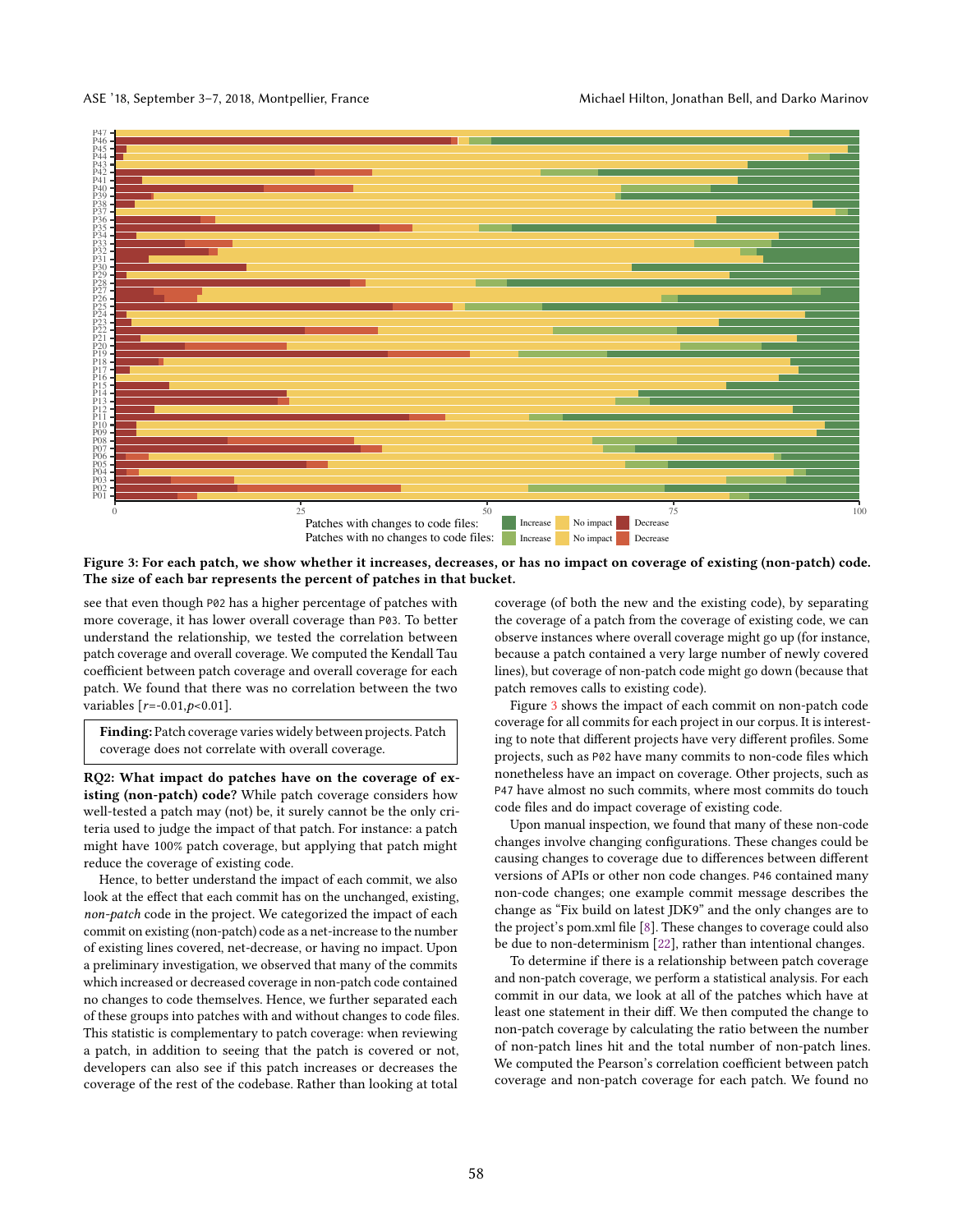<span id="page-6-0"></span>

Figure 4: Percentage of commits (size of bar) with statements changing coverage (color of bar) even when the total project coverage did not appear to change.

correlation between the two variables  $[r=0.004, p=0.79]$ , concluding that coverage of a patch is not correlated with the patch's impact to coverage of existing, non-patch code.

Finding: Patches often impact coverage of existing (nonpatch) code, and high patch coverage does not correlate with increasing non-patch coverage.

RQ3: Are all changes equally visible? When developers observe that overall coverage has not changed between different builds, they might naturally assume that there have not been changes to what their tests execute. However, it is possible that the lines covered might change — perhaps drastically — even if the total project coverage appears to be the same. We call these changes occluded, and study their prevalence in our dataset. To do so, we filtered our data to examine only commits where there did not appear to be any change to coverage from the prior build (specifically, where the difference in coverage was less than 0.01 percentage points), and then calculated the number of statements changing coverage.

Figure [4](#page-6-0) shows how many occluded changes we observed perproject, per-commit: each colored bar represents a range of occluded statements, and the size of the bar represents the percentage of that project's commits at that level. We observe that the number of occluded changes varies widely by project — they are very prevalent in some projects and uncommon in others. However, every project had at least one commit where there were occluded changes, indicating that "steady" coverage does not imply "no change" to code covered. We looked closer at P25, P35 and P46, which always had occluded changes. We found that P25 contained a large amount of generated code that often changed between commits, but the size

of that generated code remained stable, making coverage appear to be stable. We found that general non-determinism in P35 and P46 caused the lines covered to vary.

Finding: Even when patches appear to leave coverage unchanged, the set of lines covered can still vary widely. Developers should not trust a seemingly steady coverage metric to indicate that the same lines are continuously covered.

RQ4: How does the set of existing lines covered change? In our prior questions, we considered how a patch is covered or how it impacts the coverage of existing code. Here, we study the coverage of individual lines changing over time. Each time that tests are run, the coverage of a line might "flip" from covered to uncovered, or uncovered to covered. For each commit, we examine each flipped line in our dataset. To do so, we used the diff tool to identify (1) all lines that exist in every version of each project studied, and (2) a mapping for each of those lines in each revision to the equivalent line number in the most recent revision. We used this global ID to track the position of each line over time and then computed the number of times that each of these lines flipped coverage. Figure [5](#page-7-0) shows the distribution of the number of flips for each of these lines. We see lines which only flip once, all the way up to a single line which flips coverage 128 times. A line with a high flip count is likely covered non-deterministically, and hence, its coverage might be less important for developers to follow on a day-to-day basis. We note that P25 and P46 (which had many occluded changes) also have lines with many flips in coverage.

We randomly select some of the lines with many flips to better understand why lines are flipping coverage. In one, a line in P20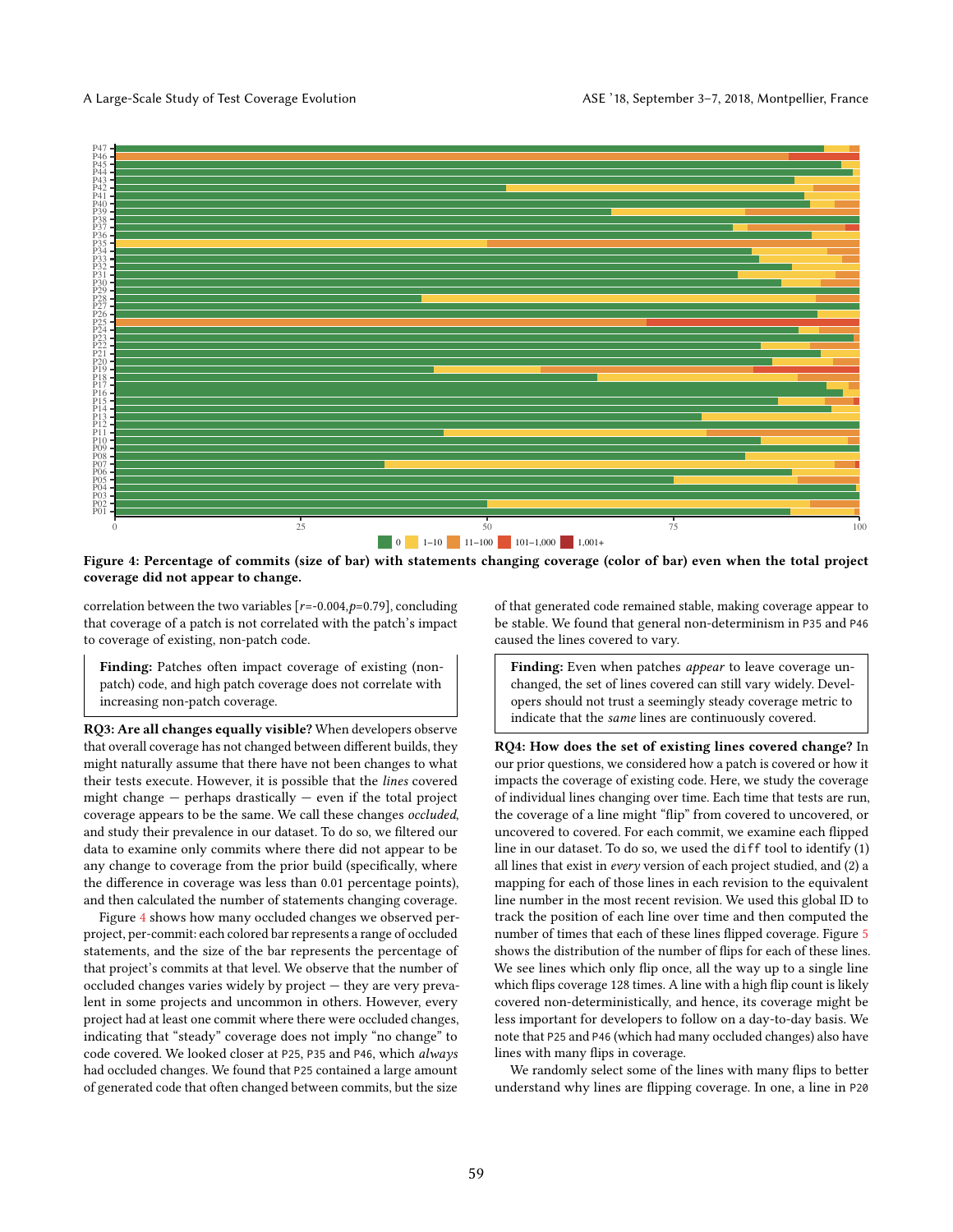<span id="page-7-0"></span>

Figure 5: Distribution of how many times coverage flipped for unmodified lines throughout all revisions of each project,  $^{125}$ showing only lines that changed coverage at least once. The x-axis displays the number of covered/uncovered transitions.

(DBIHealthCheck.java:31), the high-flip statement checks to see if a database connection is still open at a regular time interval. In some cases, tests might complete before this health check is scheduled, causing it to not be executed. In another case, a line in P08 (TFTPServer.java:643), we found a high-flip statement that was dependent on a network socket's state — and would detect lost packets. The coverage of this line is dependent on whether packets are lost in transmission during the test case — which occurs non-deterministically.

Finding: Lines may often flip between covered and uncovered, suggesting non-determinism in the test suite. Tool builders should consider how to best track and represent this nondeterministic coverage.

RQ5: What kinds of changes to code drive changes to coverage? We conclude our study by returning to project-level coverage, looking at what kinds of changes cause coverage to change. A traditional viewpoint might be that coverage increases because existing lines of code become covered, and coverage decreases because those lines are no longer covered. However, of course, looking at a specific revision of a project (compared to the prior), coverage can change for a variety of reasons. For instance, adding new lines will cause coverage to increase or decrease, depending on the coverage of the new lines that are added to the code. Likewise, deleting lines can also impact coverage. If the deleted lines were covered, it can cause coverage to decrease, and if the deleted lines were not covered, it can cause coverage to increase. Coverage can also change due to change in coverage of unchanged lines.

Figure [6](#page-8-0) shows all of these impact factors for all revisions of each project. By identifying the different impact factors and what role they play in each projects, we can make observations about how the projects and their test code are changing over time, rather than simply observing "coverage increased" or "coverage decreased". For some projects (e.g., P38) we observe that over 75% of the changes to coverage are because of new lines being added. This suggests that most of the code changes are coming from new development. However, for other projects (e.g., P02), we observe that they experience many changes when coverage is lost or added to existing lines. This seems to point to higher levels of non-determinism in that project's tests, especially when there are a similar number of changes adding and losing coverage. Comparing to Figure [5,](#page-7-0) we observe that projects with lines that flip coverage often (P02, P07, P25, P42, P46) also have significant numbers of coverage changes driven by changes to existing code.

Finding: Many factors have an impact on coverage: newly covering existing statements is not always the primary driver to coverage change.

### 4 DISCUSSION

In this section we discuss our findings, presenting implications for Developers, Tool Builders and Researchers and discuss several limitations of our study.

### 4.1 Implications

Developers: Between subsequent revisions, there is often very little observable change in overall project coverage, especially for large projects. Because of this, developers use tools [\[1](#page-10-25)[–3,](#page-10-26) [6,](#page-10-27) [7\]](#page-10-28) that examine patch coverage. However, while knowing if a patch is covered or not clearly has value, developers should not use patch coverage as a stand-in metric to evaluate the impact of a patch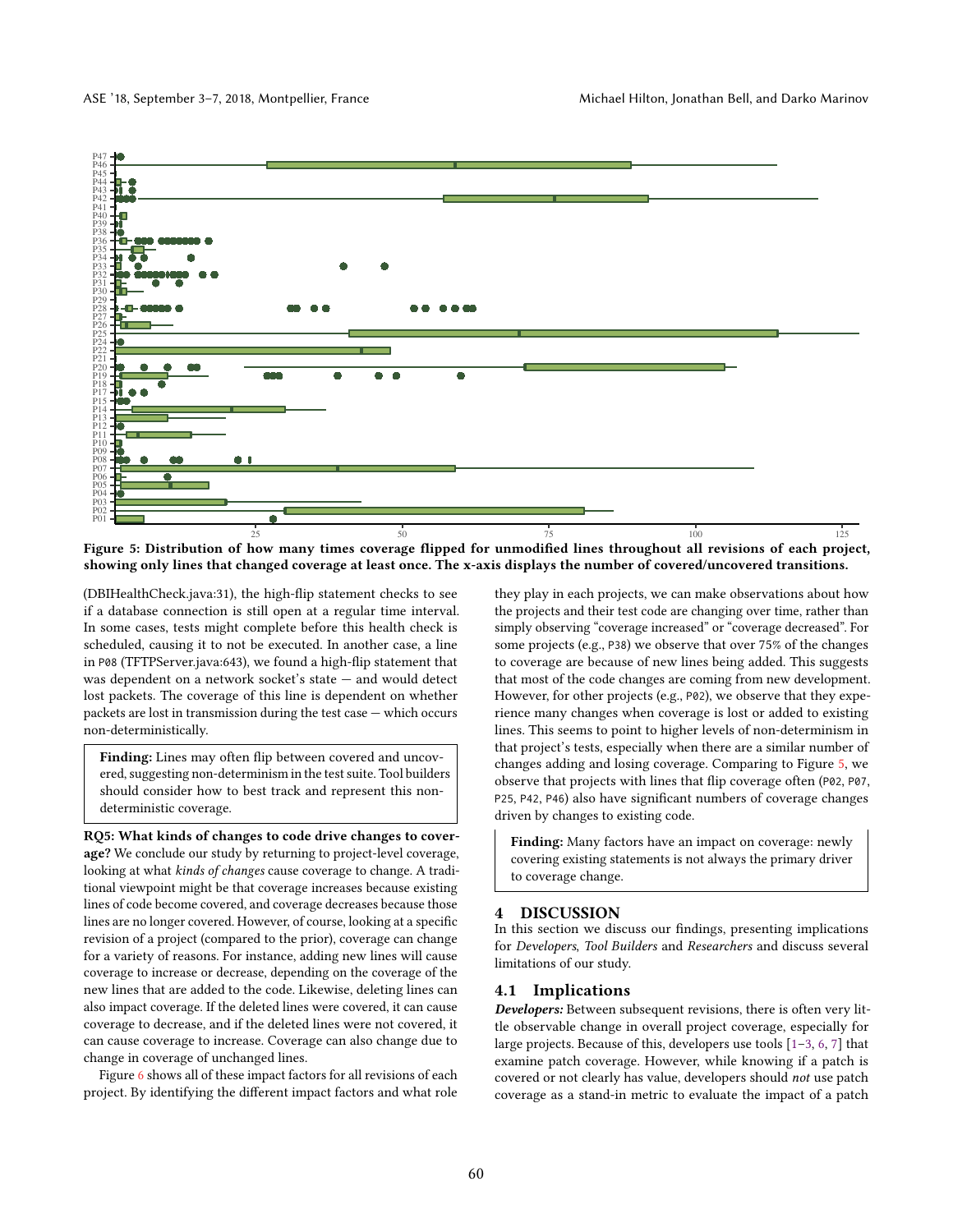<span id="page-8-0"></span>

Figure 6: Overview of key factors driving change to coverage of each project during the entire development period measured. Size of bar represents how much that factor contributed to the net change in coverage. Green factors increase coverage, red decrease coverage.

on the overall project coverage. We found that patches often impact the coverage of existing non-patch code, and importantly, that having high patch coverage does not correlate with increasing the overall coverage of a project. Developers should adjust their code review processes to consider not only the patch coverage, but also its effect on non-patch code coverage. More generally, developers should consider using more detailed metrics than just the ratio of statements covered to measure their code's testedness.

Developers should be aware that even if the number of lines covered remains relatively static, the set of covered lines can greatly vary between runs. If there is concern that a particular part of the project is covered, developers need to specifically track that the relevant lines in that part are covered, because we found that there can be a significant churn in the set of lines covered. We found that in some projects, individual statements might change their coverage very often — perhaps every single build. Hence, developers who closely track coverage must be aware of inherent non-determinism in coverage. If developers have a better understanding of how and where their coverage is not deterministic, they may be better prepared to address other impacts of this non-determinism, such as flaky test failures.

Tool Builders We observed that many commits do not involve changes to code files, yet these changes can still change the coverage of existing code, a finding with implications for tool builders whose tools rely on code coverage (for instance, regression test selection tools). Tool builders must be aware of all inputs (e.g. config and data files, as well as non-determinism) that can impact test execution not only the code itself.

Our study also has implications for tool builders creating code coverage tools. Other researchers [\[22,](#page-10-6) [29,](#page-10-8) [39\]](#page-10-30) have also identified non-deterministic behavior when studying tests. We believe that tool builders should build tools to help developers identify which tests are deterministic, and which are not. Currently, there is no way for developers to identify if their tests are covering code in a deterministic or non-deterministic manner without rerunning tests and comparing very low level coverage data, or waiting for a test to fail in a non-deterministic manner, and having to track down the source of the problem. To help developers identify non-deterministic behavior, tools should show developers which lines have changes in coverage (even unchanged lines), and which of those changes are non-deterministic (or at least potentially non-deterministic). This information would be a valuable tool for developers when debugging flaky test failures [\[12\]](#page-10-13).

We also found that there are various reasons why coverage can increase or decrease. Current tools show the change in coverage, but they do not show why there was a change. If developers are aware of how their coverage is changing, and they are not expecting it to change based on their latest commit, they can then evaluate whether their tests are flaky, or if their latest change impacted the system coverage in ways that they were not expecting. Either way, having this information can help developers better understand their system, and the state of their automated test coverage. Code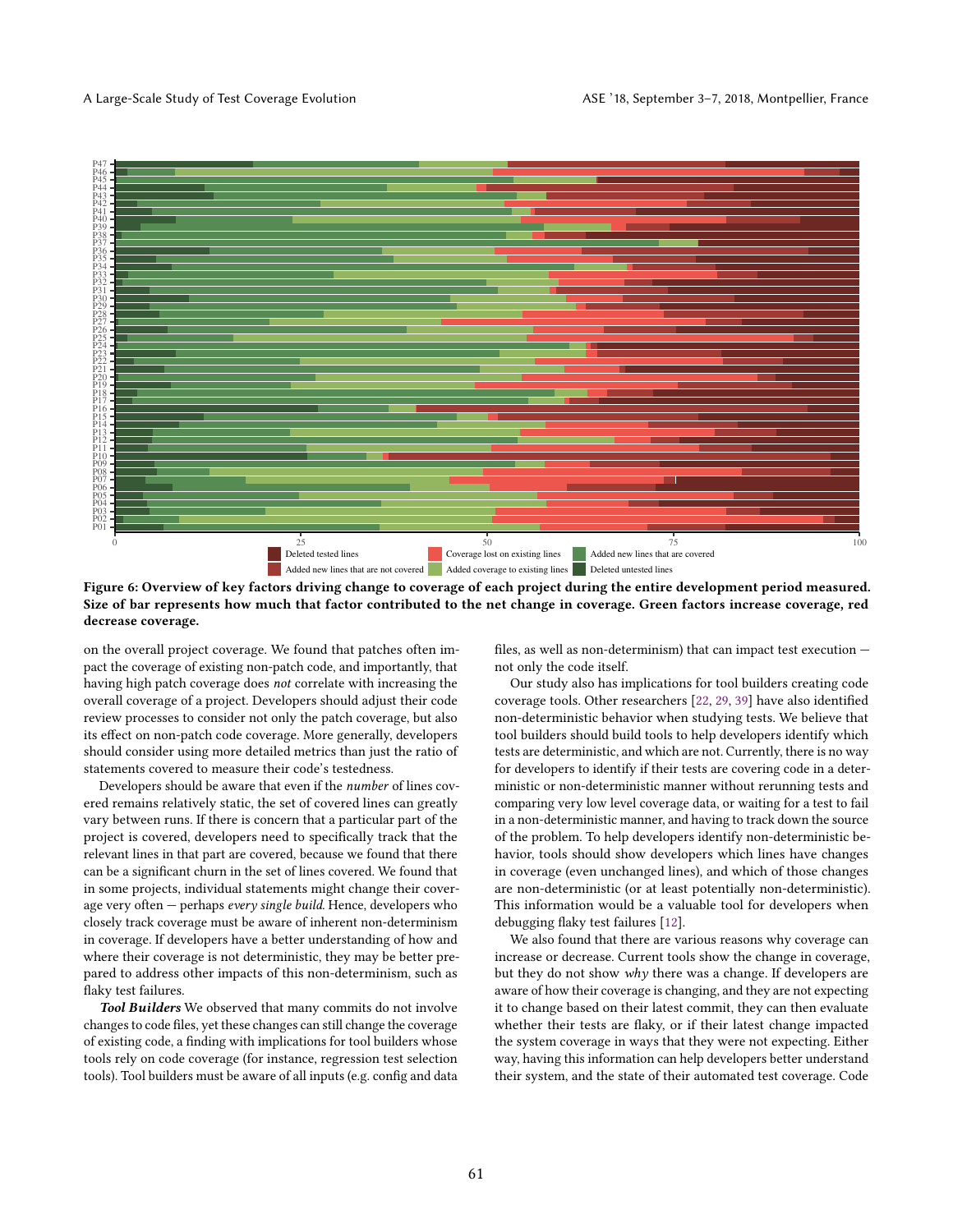coverage tools should fuse code change information with code coverage information, as the Operias tool [\[32\]](#page-10-9) also proposed.

Researchers Our study was the first to make use of the Coveralls service [\[19\]](#page-10-4) to gather code coverage data. Code coverage data is notoriously hard to collect, because older project versions are often hard to compile and run, and collecting coverage takes machine time. Fortunately, Coveralls both collects and makes available real data from many different types of projects. This data can be invaluable for researchers who wish to better understand code coverage. By leveraging this data, researchers can use coverage data without having to collect and run historical versions of software, which may be very difficult due to missing dependencies and other infrastucture-related problems. We expect that analysis of data from Coveralls can lead to new insights similar to how analyses of GitHub and TravisCI [\[13,](#page-10-31) [16,](#page-10-32) [33,](#page-10-33) [37,](#page-10-34) [38,](#page-10-35) [42,](#page-10-36) [44\]](#page-10-37) data enabled researchers to obtain new insights into software development.

### 4.2 Threats to Validity

1) Construct: Are we asking the right questions? To ensure we are asking the right questions, we base a number of our questions on previous research. For our new research questions, we posed these questions before looking into our data, based on our anecdotal experience from our own development noticing that code coverage can vary greatly.

2) Internal: Did we skew the accuracy of our results with how we collected and analyzed information? We chose projects that were used in previous research, enhanced with a set of large projects with diverse demographics collected from Coveralls. To provide confidence that we have not skewed the results and allow for greater scrutiny, we have made all of the scripts that we wrote and the data we collected available with this paper.

3) External: Do our results generalize? To have our results generalize as much as possible, we selected a large and diverse set of projects in various languages, and from various types of applications. Our dataset is almost an order of magnitude larger (both in terms of the number of projects and the number of builds) than prior related studies, which is encouraging. All of the projects are open source, so we cannot make any claims about how our results might generalize to proprietary projects.

4) Replicability: Can others replicate our results? To support others in replicating our results, we have made our data and the R scripts that we used to process our data publicly available. These can all be found on the project's companion website: [http://www.](http://www.code-coverage.org) [code-coverage.org](http://www.code-coverage.org)

### 5 RELATED WORK

Previous Coverage Studies. We are not the first researchers to study code coverage of software programs. Elbaum et al. [\[21\]](#page-10-12) study two systems using different types of code coverage metrics. The authors find that the impact of changes on coverage information can be difficult to predict, but calls for further study of the effects of software evolution on coverage information is needed.

Zaidman et al. [\[43\]](#page-10-11) study three systems and observe changes to coverage. The paper reports that there are periods when the tests and code evolve together, but there also are periods of intense testing. The paper also suggests future work should include analyzing more and larger cases to better understand test coverage evolution.

The most related work to ours is from Marinescu et al. [\[29\]](#page-10-8). The authors present both a tool and dataset of code coverage. To evaluate the tool, the paper uses six  $C/C++$  systems. The paper answers nine research questions, three of which are repeated in this paper. Marinescu et al.'s work was also the first to specifically focus on patch coverage, although other researchers [\[32\]](#page-10-9) have developed tools to help developers visualize patch coverage. In this paper, we examine both patch coverage and also non-patch coverage, and use a significantly larger dataset.

Other Coverage Work. Coverage has often been used as a metric when studying some property of a system. Kochhar et al. [\[26\]](#page-10-38) find that code coverage has an insignificant correlation with the number of bugs that are found after the release of software at the project level. Mokus et al. [\[31\]](#page-10-39) find that test effort increases exponentially with test coverage, but the reduction in field problems increases linearly with test coverage. They suggest that the optimal level of coverage for most projects is likely to be well short of 100%. Ahmed et al. [\[9\]](#page-10-40) study the relationship between statement coverage and mutation score. They find that both metrics have only a weak negative correlation with bug-fixes. Memon et al. [\[30\]](#page-10-41) describe the challenge when dealing with a codebase the size of Google's, and how it is not possible for them to collect coverage at that scale. Pinto et al. [\[34\]](#page-10-42) have used coverage to study how tests evolve over time. One category of test evolution they identify is coverage augmentation tests. Gao et al. [\[22\]](#page-10-6) investigate differences between unit testing, system tests, and invariant detection. They find that when executing system tests, there is often significant non-determinism in the lines that are executed by each test. Our results confirm this finding also.

# 6 CONCLUSIONS

Statement coverage is often used by developers to evaluate the quality of their test suites. However, by reducing coverage to a single ratio, much valuable information is lost. When working with a large mature project, only very large changes to the number of lines covered will be detectable as a change in the overall coverage, so moderate changes to the test suite may not be observable. Even on smaller projects, viewing coverage as a simple ratio hides potential non-determinism that exists in tests and changes to which statements are covered. Of course, many of these changes to nonpatch code may be due to the genuine impact of code changes too; interesting future work may try to identify changes due to non-determinism versus those due to code changes, perhaps using dynamic taint tracking [\[11\]](#page-10-43). In this paper, we found that measuring the change in the set of statements covered, and the impact of a patch on the coverage of those statements allows developers much more visibility into the impact of their changes. We have released our tools and data so that others can benefit from them and build on our work to obtain new insights that eventually lead to improving quality of testing.

# ACKNOWLEDGMENTS

We thank Hayder Al Haddad and Owolabi Legunsen for discussions about this work. Darko Marinov's group is supported by NSF grants CCF-1409423, CCF-1421503, CNS-1646305, and CNS-1740916; and gifts from Google and Qualcomm.